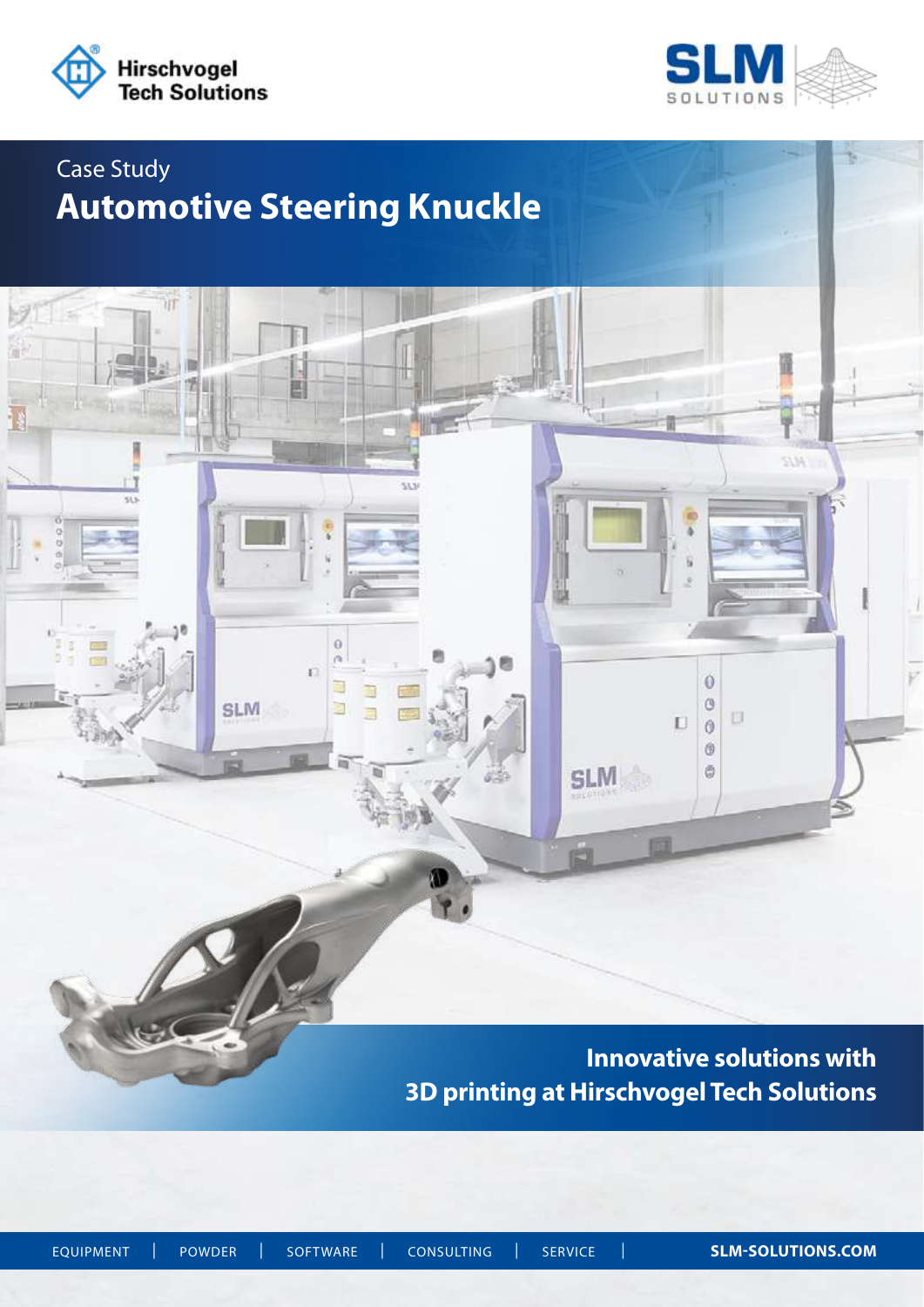# **3D-Printing Success Story**

## **40% MATERIAL SAVINGS compared to conventional forged part**



## **LOW POST-PROCESSING EFFORT**

**due to less support structures**

#### **Part Data**

| <b>Designation:</b>     | <b>Car Steering Knuckle</b>      |
|-------------------------|----------------------------------|
|                         |                                  |
| Industry:               | <b>Automotive Industry</b>       |
|                         |                                  |
| <b>Material:</b>        | AlSi10Mg                         |
|                         |                                  |
| <b>Layer Thickness:</b> | $60 \mu m$                       |
|                         |                                  |
| <b>Build Time:</b>      | 2d 7h 23min (full load, 1 piece) |
|                         |                                  |
| Machine:                | SLM®500 Quad                     |
|                         |                                  |



**SLM**<sup>\$500</sup>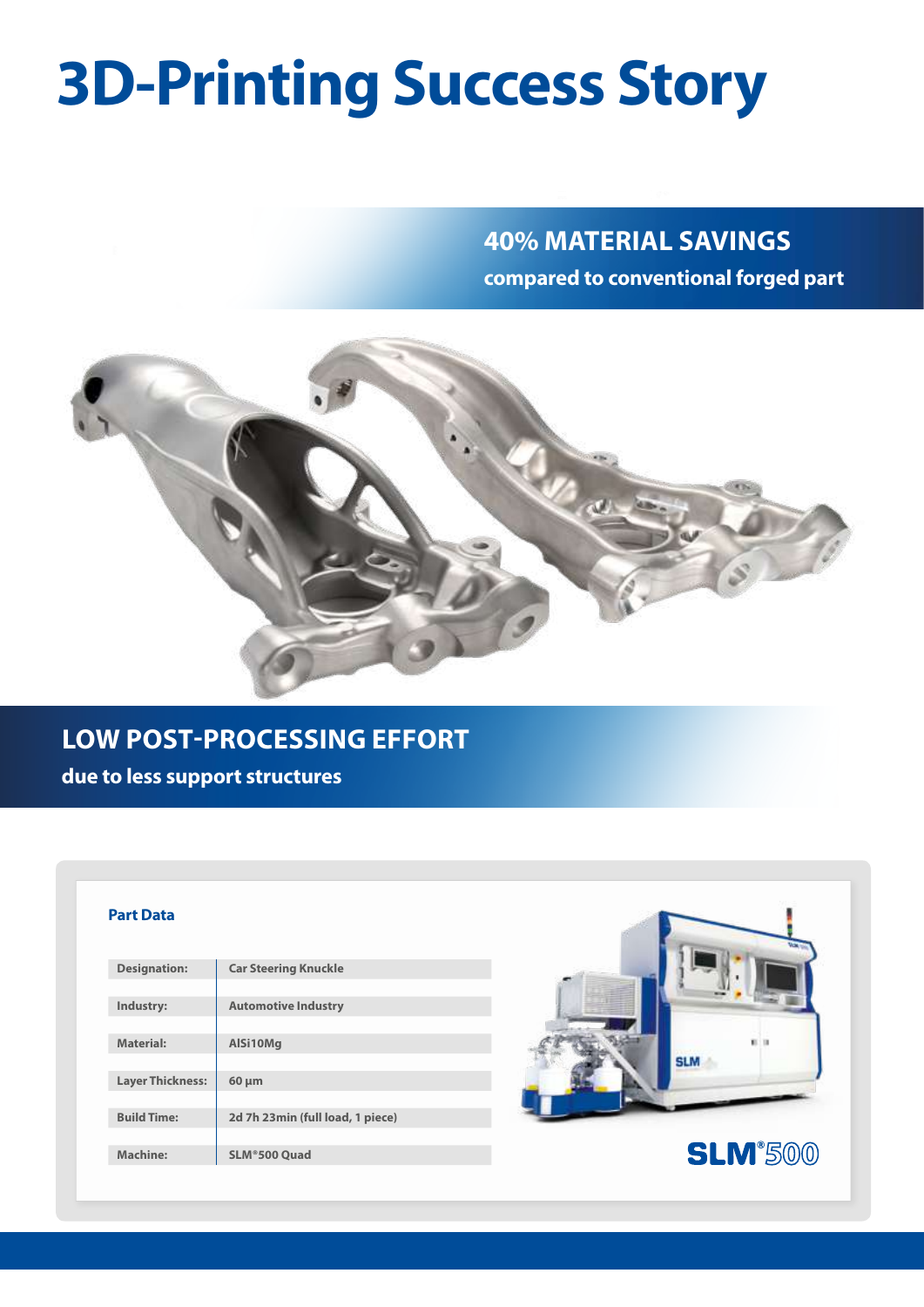## **Current Situation**

#### **Part development with a focus on the entire process chain**

Development work at Hirschvogel Tech Solutions is always carried out based on an integrated approach, with a focus on the entire process chain. In this way, innovative and technically sophisticated solutions are commercially viable.

To gain maximum benefit from attractive solutions, including additive manufacturing, productive use of bionic methods is implemented, drawing on structures developed by nature over millions of years and applying them to the areas of engineering and technology.



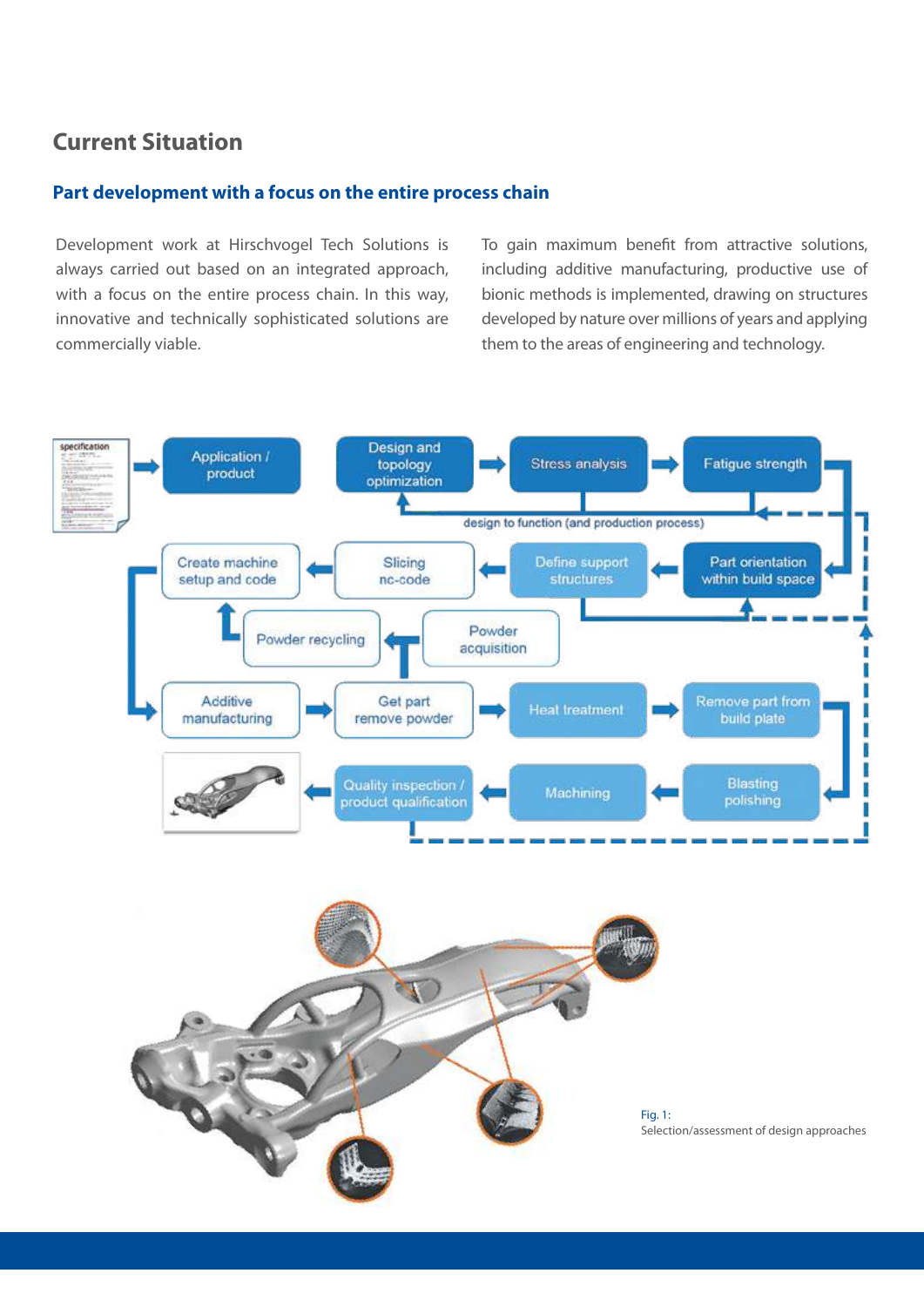## **Innovations with Selective Laser Melting**

#### **Steering knuckle development**

This approach was adopted on a steering knuckle, where it was possible to achieve a 40% weight saving in the neck area compared to the conventional forged part. All the requirements demanded of the part were fulfilled, taking into account the given assembly space. To do this, specially developed methods and specifically adapted CAx systems were used. Part design was carried out with a view to later production, allowing the part to be manufactured without the many additional internal support structures that would otherwise be required.

Initially, a number of part variants was developed based on solutions from nature. These variants were then assessed before selecting those which were calculated and verfieid to best fulfil the given boundary conditions.

The skillful positioning of the part, which is almost 600mm in length, means that it can be produced easily on an SLM®500 selective laser melting system. It was also possible to produce the part with minimized support structures, and completely without internal supports, resulting in low post-processing effort.

Tests carried out on tensile and notched bar specimens built in the same process showed results matching the forecast values.



Fig. 2: Part structure with load-adapted supports



Fig. 3: FEM calculation



Precise build plate orientation

#### **Hirschvogel Automotive Group**

As a global automotive supplier with around 5,300 employees in nine plants on three continents, the Hirschvogel Automotive Group develops, produces and sells high-strength parts for the automotive industry, among others.

The vision of the company is to achieve continuous improvement and provide expert answers to the new questions arising from ever more stringent requirements. A corresponding level of commitment and passion goes into every product. As a creative development partner, the Hirschvogel Automotive Group draws on its development know-how to make an active contribution to achieving the technical and economic goals of its customers.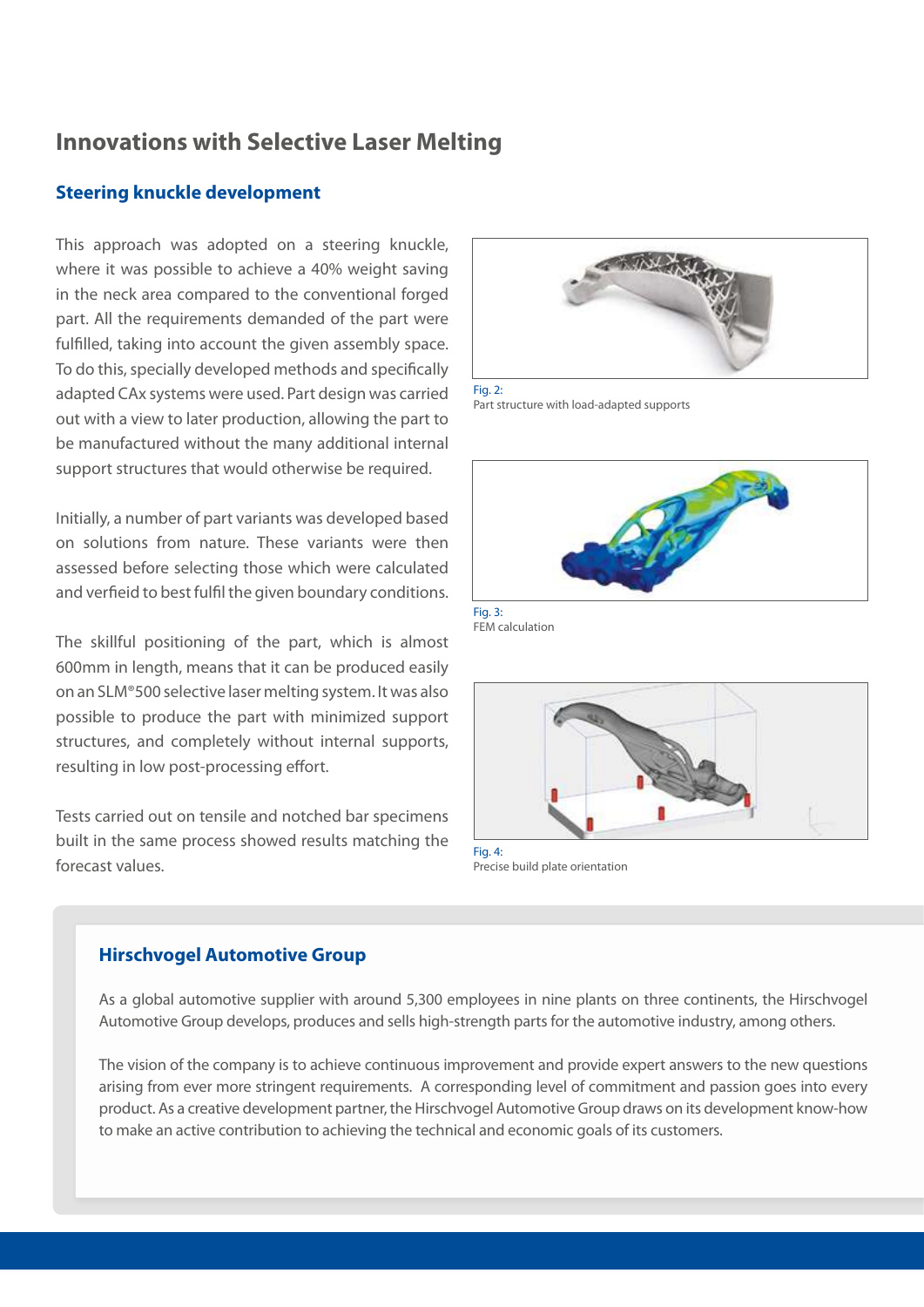

### **Summary**

#### **Automotive steering knuckle**

- Global automotive supplier with longstanding experience in serial production
- **Part development is based on an integrated** approach taking the entire additive manufacturing process chain into account
- **High level of development expertise in** lightweighting, as well as in the application of designs based on bionics
- **Material savings of 40 % compared to the** conventional forged part
- **Production requiring few support structures leads** to reduced post-processing effort



#### **Selection of the Part Spectrum of Hirschvogel Tech Solutions**



Fig. 5: Tong with structure adapted to the production process and loads



Fig. 6: Spray nozzles



Fig. 7: Tool with internal cooling



Fig. 8: Housing



#### **Hirschvogel Tech Solutions**

As a brand of the Hirschvogel Automotive Group, Hirschvogel Tech Solutions is available as a competent service provider for part development and additive manufacturing. Through the combination of three service components – part development, additive manufacturing and materials/ failure analysis – the company supports its customers with an optimum know-how package for developing innovative products and high-strength components. Hirschvogel Tech Solutions is an innovation partner and solution provider in many application areas that extend far beyond forging and the automotive industry.